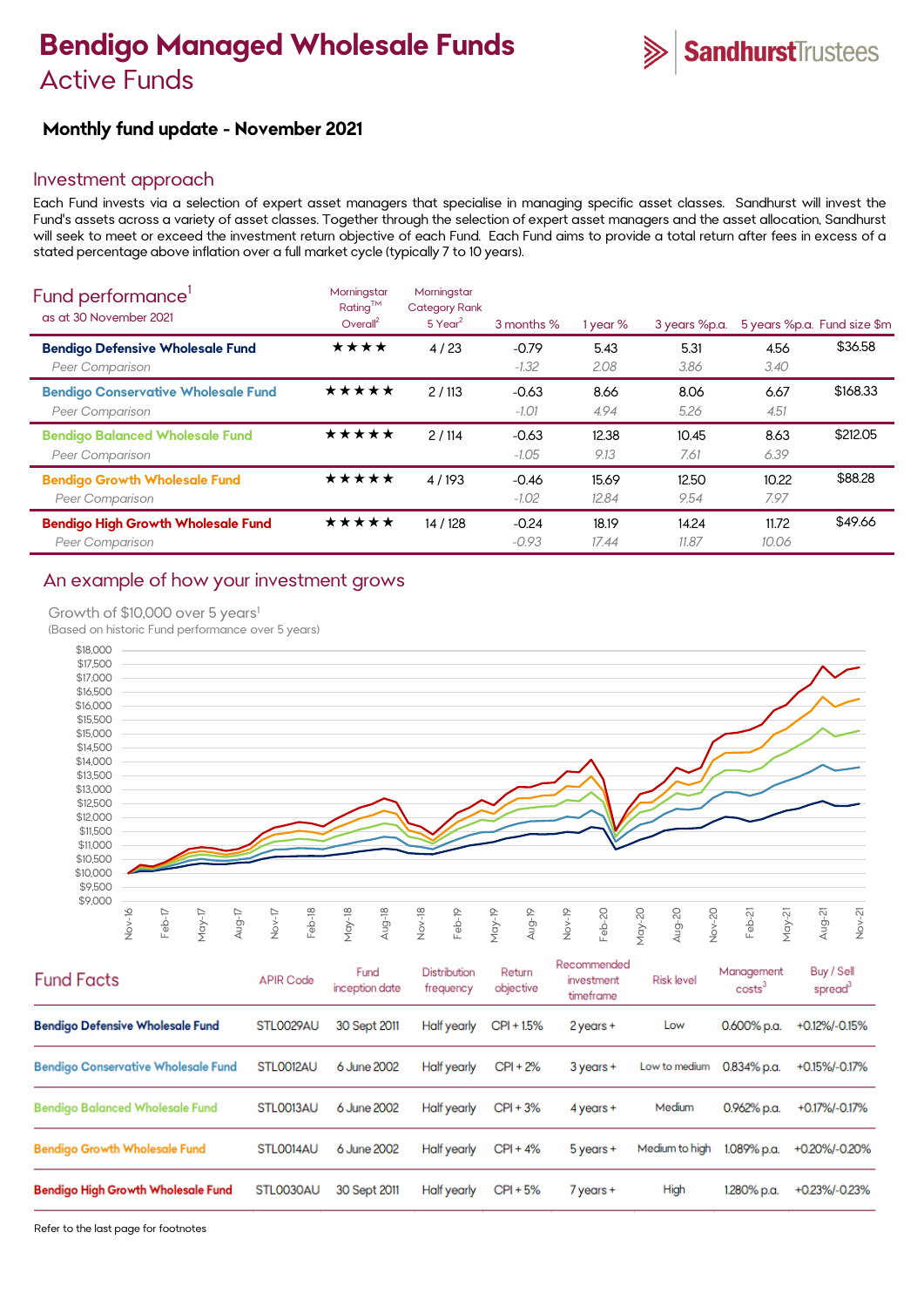## **Asset allocation Bendigo Defensive Wholesale Fund**



#### **Bendigo Conservative Wholesale Fund**



#### **Bendigo Balanced Wholesale Fund**

| 25.2%   |
|---------|
| 27.0%   |
| 7.4%    |
| $0.0\%$ |
| 10.8%   |
| 4.6%    |
| 20.2%   |
| 4.8%    |
|         |

#### **Bendigo Growth Wholesale Fund**



#### **Bendigo High Growth Wholesale Fund**



| Unit prices                                | Application | <b>Withdrawal</b> |
|--------------------------------------------|-------------|-------------------|
| as at 30 November 2021                     | price       | price             |
| <b>Bendigo Defensive Wholesale Fund</b>    | \$1.09517   | \$1.09222         |
| <b>Bendigo Conservative Wholesale Fund</b> | \$1.09886   | \$1.09535         |
| <b>Bendigo Balanced Wholesale Fund</b>     | \$1.08217   | \$1.07850         |
| <b>Bendigo Growth Wholesale Fund</b>       | \$1.04310   | \$1.03894         |
| <b>Bendigo High Growth Wholesale Fund</b>  | \$1.50157   | \$1.49467         |

### Make the most of your investment

#### **You need \$50,000 to start an investment in one of our Bendigo Managed Wholesale Funds**

**The power of compounding**

Compounding can be a powerful tool in wealth creation. Reinvesting distributions can be one of the easiest and cheapest ways to increase your holdings over time. You're compounding your investment's growth by continually adding more units which, in turn, will generate distributions of their own.

#### **Why not reinvest your half yearly distributions?**

**The benefits of making it regular**

Making regular contributions to your investment can both grow your investment and smooth the effects of market highs and lows.

#### **Why not add a Regular Savings Plan to your investment? You can establish one from as little as \$50 per month.**

You can also use BPAY® to add to your investment at any time with as little as \$100. See your statement for your BPAY reference number.

® Registered to BPAY Pty Ltd ABN 69 079 137 518

### Do you have any questions?

For further information contact us on 1800 634 969 or visit www.bendigobank.com.au/ managedfunds